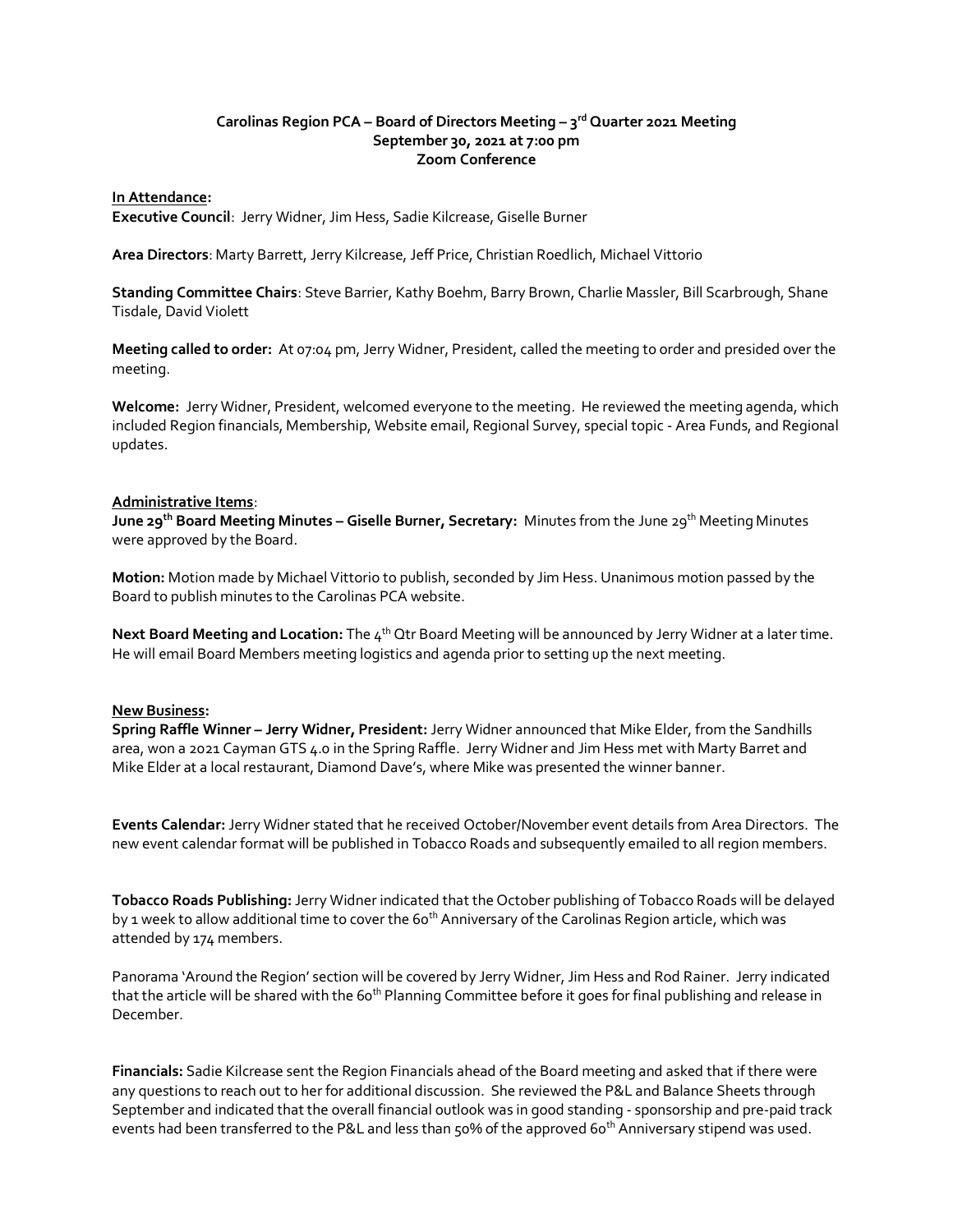Charlie Massler is following up with the Kimpton Hotel to resolve the free night stay award, which is expected to be the last receipt associated with the event. Sadie mentioned that there were additional charges and income to be posted.

**Membership:** Barry Brown confirmed the region currently has a 3,403 total members, 2,183 are primary, 1,219 comembers, 1 honorary/lifetime member, & 20 Test Drive Members – updated Membership reports are expected to be release from National on October 1, 2021. Barry will email an updated membership report, that is sorted by area and alphabetized by last name, to include the unexpired Test Drive members for all Area Directors. Jerry Widner reiterated that the Carolinas Region wants to ensure that Test Drive members are contacted promptly in order to capture the opportunity to onboard new members.

Michael Vittorio asked if there was option to pass the names of Test Drive members to dealerships for further assistance or would that infringe on privacy issues. Barry indicated he would follow up with PCA National Membership Director and add that topic to the next Board meeting.

Lastly, Barry advised there are several new initiatives to increase membership that will be included for discussion in the  $4^{th}$  Quarter meeting.

**Carolinas Region Website:** David Violett discussed observations gathered from the new test email services and known limitations with current email service. He confirmed that Doug Strait had problems keeping up with emails and Jeff Price would need further assistance sending a test email. Jeff verified that based on the tutorials, Send in Blue has many great features & capabilities and would be able to handle the current email volume. David indicated that follow up would be necessary to troubleshoot issues and attempt to resend test emails.

David also discussed the latest website updates and confirmed the site will have the capability that allows certain Board Members to upload documents, pictures and make edits without going through an administrator or editor. This would facilitate "speed to market" type communication and edits. An updated Carolinas Region map will be published that includes the Lake Norman area. The site is still under construction but will target December 2021 to host the first round of usability & functionality testing with a small group.

**Region Survey:**Jim Hess confirmed that the Executive Council and Barry Brown have been working on a 12 question survey for the Region which will be disseminated to the membership in November after the Fall Tour completes. The survey will be centered around activities, communication, and governance with the intention of improving the membership experience and attempting to correct membership dataset information – i.e. address, car type, length of ownership, etc. Jim expects to gather results and produce a full report in December.

The Board indicated that they would like to preview the survey with the intent to provide feedback before dissemination to the membership.

**Area Director Stipend Increase:** Jeff Price discussed the proposal of a stipend increase for all Area Directors citing the Region's strong financial outlook, increased 2021 membership, and limitations of activities based on lack of area funding as the primary drivers. Proposal idea included additional funding based on the number of primary members in the regional areas.

- David Violett agreed that given the strong financial position, he would be in favor of the proposed AD stipend increase and additional funding based on primary member.
- Jerry Kilcrease supported the proposed AD stipend increase but was not in favor of additional funds based on primary members, stating that all areas should be treated equally, regardless of the number of primary members.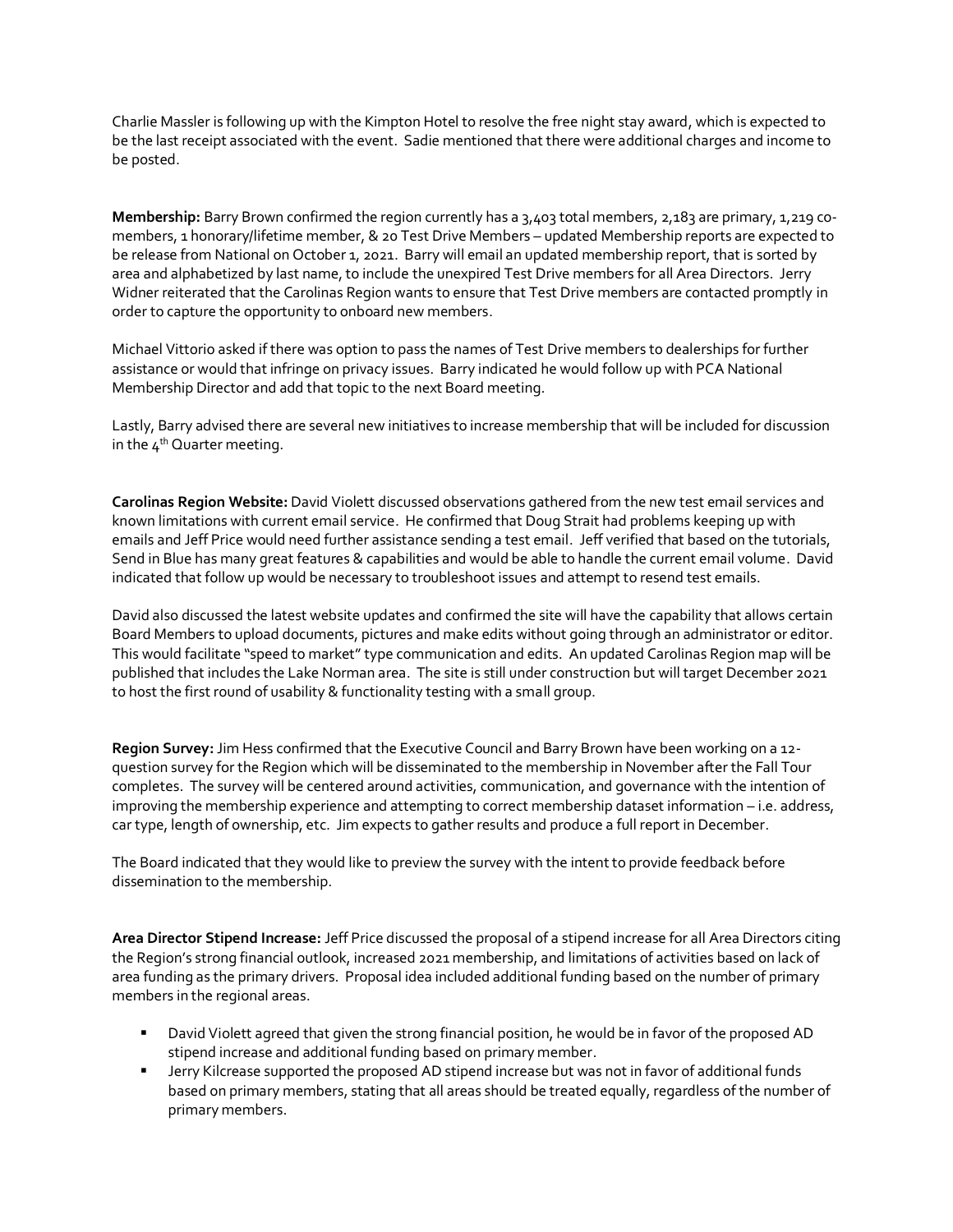- Christian Roedlich was in favor of the proposed AD stipend increase, but was not in favor of additional funding based on primary member. He indicated that funding based on membership would create arguing between the area directors.
- **■** Jim Hess was in favor of the proposed AD stipend increase, but suggested that further determination would be necessary after closing financials for the fiscal year, but was not in favor of additional funds based on primary members.
- Michael Vittorio suggested instead of a stipend increase, each Area Director could submit a budget for a proposed activity to the Board for approval.
- Sadie Kilcrease agreed that the region's financial position was strong but welcomed the opportunity to discuss any financial questions with members during an Upstate Area meeting. She discussed the possibility of a subsidy based on participation as well as subsidizing the smaller areas like PCA National subsidies smaller regions if the region goes to area subsidy based on number of members. She suggested that the current system is working well and that the region should continue with equal subsidy for all areas.
- **■** Jerry Widner delivered closing comments and recommended discussing this topic offline with Jeff Price.

# **Area Updates:**

**Hickory – Michael Vittorio**: The Hickory area held the September meeting where Hagerty Insurance gave a presentation on "Insuring Your Porsche and Car Values". Michael suggested that all Area Directors enlist for this valuable presentation. He indicated that the Gimmick Rally was cancelled due to low participation and lack of member interest; rescheduling this activity is not anticipated.

Events & Activities: Poker Run charity event is scheduled for October 16<sup>th</sup>

Fall Tour, scheduled for November and partially subsidized by the Region, will be the largest tour on record - 49 cars and 93 attendees scheduled to attend. Due to the popularity of the event and the number of attendees, the activity is operating in a deficit and requires an additional subsidy of \$1,000 to support the event.

**Motion:** Motion made by Michael Vittorio to approve funds, seconded by Jerry Kilcrease. All voting members approved.

**Triad – Jerry Kilcrease:** The Triad area has held three meetings since June, attendance has decreased subsequently due to the Covid-19 Delta variant. Several activities were held: July - HBi Tech Session, Hickston Johnston - Laps & Lunch at VIR, August – Cars & Coffee at the Marquee Club hosted by Testarosa. Jerry also cited a 32 member increase.

Events & Activities: Dyno Day charity event is scheduled for October 30<sup>th</sup>, Christmas Party at Wyndham Gardens scheduled for December  $1<sup>st</sup>$ , pending sponsorship

**Lake Norman – Christian Roedlich:** The Lake Norman area held their first drive to Raffldini Winery in September. Due to construction at the Peninsula Yacht Club (PYC), the next two meetings will be held at Sonderworks.

Events & Activities: Plans for another Raffldini Winery drive to be schedule; Christmas Party will be held at the PYC

**Upstate – Jeff Price:** The Upstate area has two dine & drives scheduled for October. For November, Hagerty Insurance is scheduled to present "Insuring Your Porsche and Car Values". Jeff proposed that Sadie Kilcrease and Jerry Widner give a short presentation on Region Financials. Christmas party has been planned for